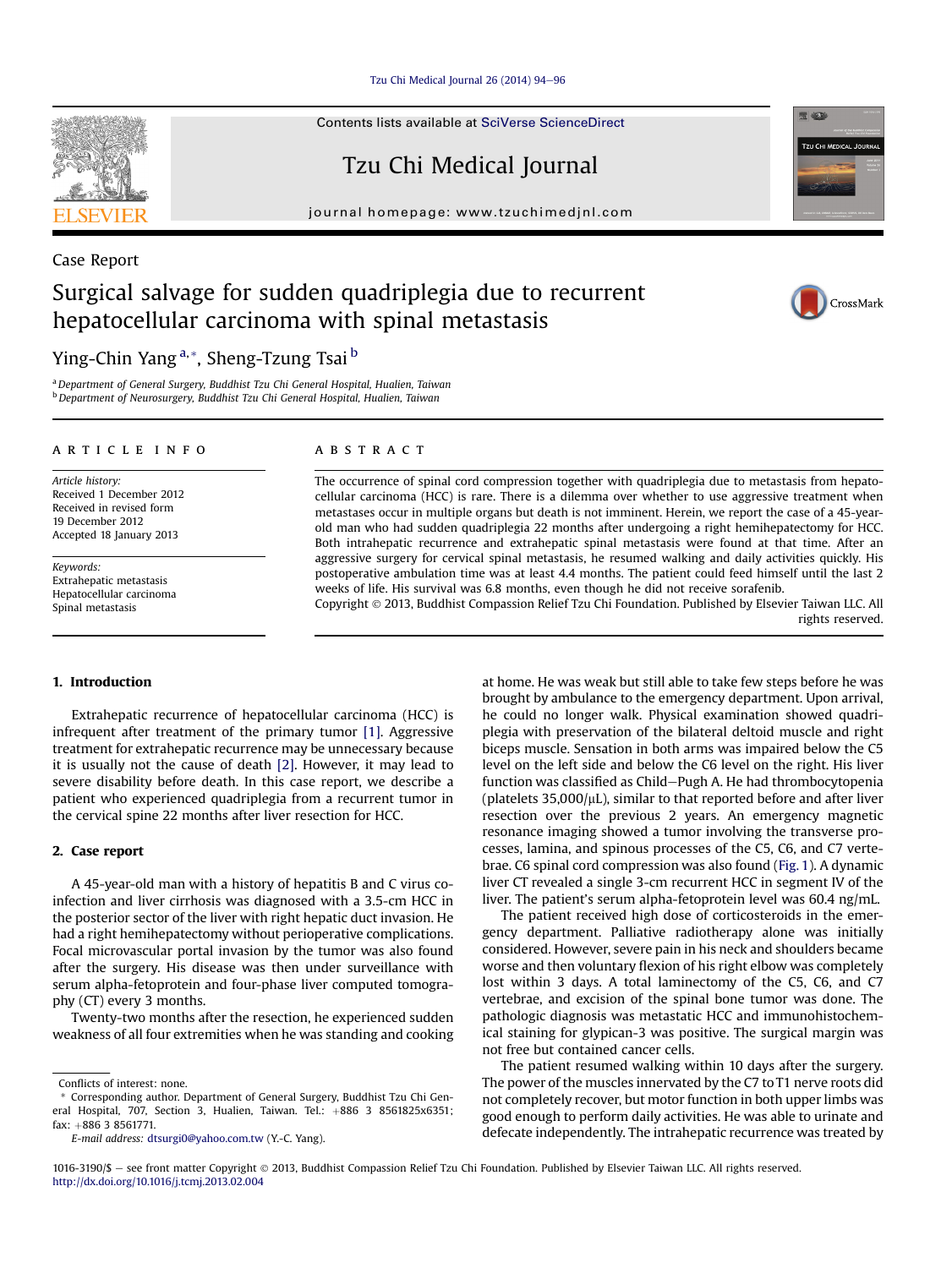<span id="page-1-0"></span>

Fig. 1. T2 MRI showing C6 spinal cord compression from a metastatic bone tumor.

transarterial chemoembolization soon after the spinal surgery. He also tolerated subsequent radiotherapy of 40 Gy in 20 fractions to his spine. However, the patient could not afford sorafenib.

The pain in the posterior aspect of the patient's neck and bilateral shoulders was mild and he handled daily life independently in the first 3 months after treatment. Transarterial chemoembolization was repeated for the same intrahepatic tumor. However, progressive numbness and greater pain in the bilateral shoulders to forearms began 4.4 months after spinal decompression. Magnetic resonance imaging showed focal recurrence of HCC (Fig. 2). Multiple asymptomatic subcentimeter lung metastases were also revealed. Intrahepatic disease appeared stable on a dynamic CT. Comfort care without invasive treatments was chosen at



Fig. 2. T2 MRI showing the cervical spinal cord surrounded by focal recurrence in the epidural soft tissue behind and the body of C6 vertebral bone in front.

that time. The patient died in a hospice at the hospital 6.8 months after the spinal surgery. He had lived outside the hospital for a total of 84 days postoperatively. In the patient's last 4 weeks of life, standing and walking became very difficult because of whole-body pain and weakness in the bilateral lower extremities. Muscle power and coordination of both hands and fingers worsened. However, the patient still fed himself until the last 2 weeks of his life. Serum bilirubin and albumin levels were normal and there was no jaundice, symptomatic ascites, or gastrointestinal bleeding before death. Signs of respiratory distress were not obvious until the last moments of life. Although neurogenic respiratory failure due to tumor compression or invasion into spinal cord was suspected, the direct cause of death was not confirmed by autopsy reports.

## 3. Discussion

The incidence of extrahepatic bone metastasis of HCC was low in an HCC pandemic area [\[1\]](#page-2-0). Routine examination for bone metastasis was not included in surveillance of patients with HCC. For patients with concurrent intrahepatic HCC and extrahepatic metastases, and also with good performance status and preserved liver function, sorafenib is the recommended treatment worldwide  $[3 [3-$ [5\]](#page-2-0). Survival of these patients may also benefit from transarterial chemoembolization for liver tumors [\[6\]](#page-2-0). In highly selected patients, surgical resection of HCC lung metastases may prolong survival [\[7,8\]](#page-2-0). However, surgical resection versus nonsurgical treatment has not been well studied for HCC vertebral metastases. With metastatic spinal cord compression and quadriplegia, as in our patient, the situation can become an oncologic emergency and sorafenib administration alone would not be enough. Aggressive, rapid treatment is required to improve the patient's quality of life. A combination of high-dose dexamethasone and radiotherapy is the established first-line therapy for metastatic spinal cord compression [\[9\].](#page-2-0) However, HCC has an unfavorable histology for radiotherapy [\[10\].](#page-2-0) When radiation dose escalation is not tolerated by patients, surgical decompression can be used for salvage treatment [\[11\].](#page-2-0) Such salvage surgery should be done early, because postoperative ambulation time was much longer in patients who were not nonambulatory yet before spinal surgery [\[12\].](#page-2-0) Our patient recovered soon after the surgery. His walking ability was Nurick Grade 3 or better for at least 4.4 months [\[13\]](#page-2-0). His performance was good enough for activities with his family in the last several months of his life. This performance was very important for him to prepare for the end of his life as he could take videos of himself as last gifts to his child. This experience has encouraged us to consider surgical treatment for similar patients in the future.

The purpose of surgery and radiation for our patient was preservation of neurologic function but not survival. Although sorafenib may prolong his survival, he cannot afford it. In the Asia-Pacific trial of sorafenib, the median overall survival was 4.2 months [95% confidence interval (CI): 3.75–5.46] in the placebo group and 6.5 months (95% CI:  $5.56-7.56$ ) in the sorafenib group [\[14\].](#page-2-0) Although our patient did not have sorafenib, his survival time after spinal surgery was 6.83 months. His outcome was not inferior to that of most patients with advanced HCC who did not receive sorafenib, and was comparable with patients who did receive sorafenib. The direct cause of death of this patient was not the intrahepatic recurrent tumor or liver failure. This was an unusual case because approximately 95% of patients with HCC extrahepatic metastasis die of primary liver disease or liver failure rather than extrahepatic disease [\[2\]](#page-2-0). It is possible that aggressive treatment of extrahepatic tumors can prolong survival if such extrahepatic tumor is expected to be the direct cause of death in the future. However, prediction of direct cause of death is still very difficult when concurrent intrahepatic and extrahepatic recurrences are found.